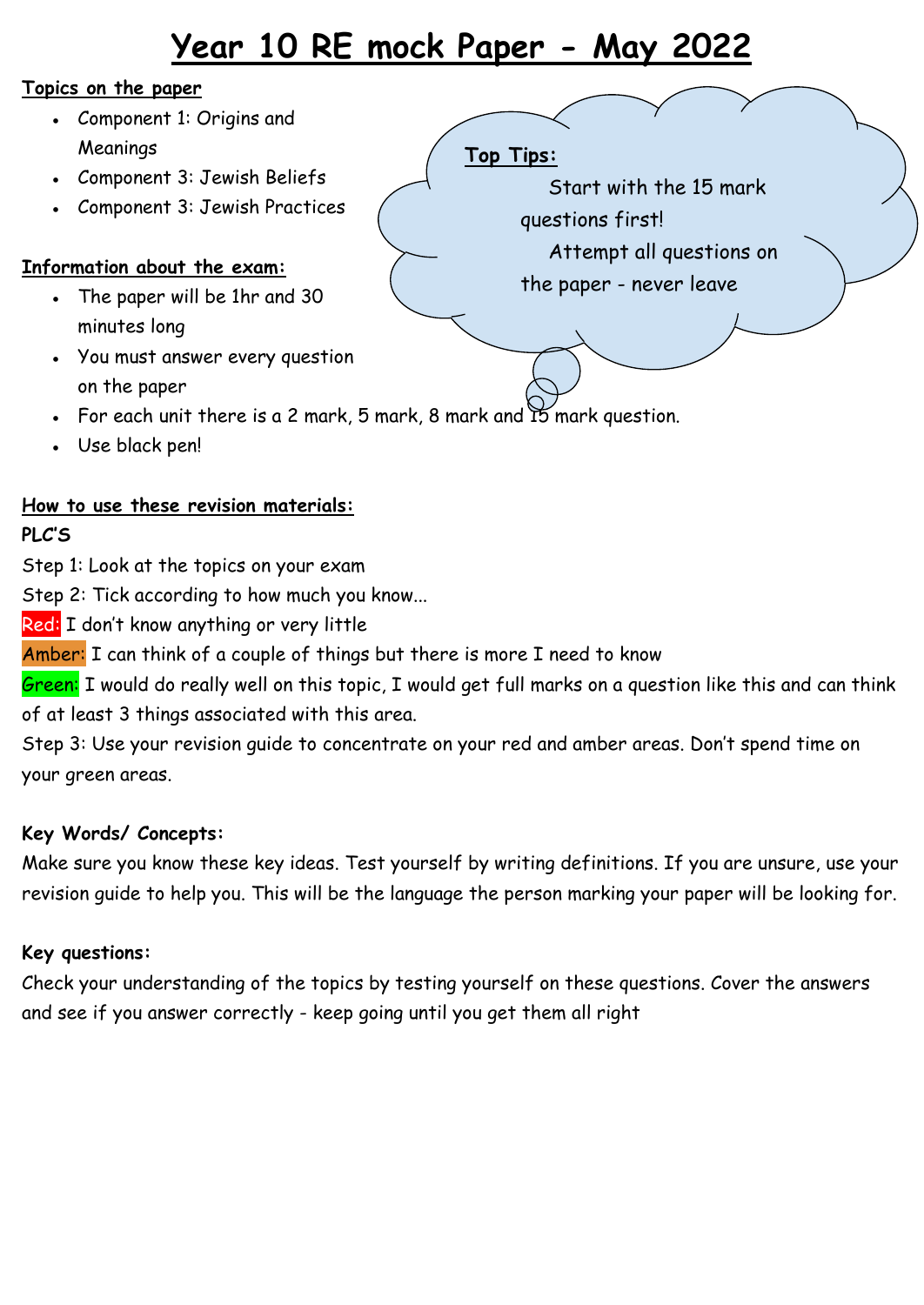## **Component 1: Origins and Meanings**

| Personalised learning checklist (PLC):         |  |  |
|------------------------------------------------|--|--|
| Topics:                                        |  |  |
| Art work: Michelangelo's creation of Adam      |  |  |
| Sanctity of life                               |  |  |
| Abortion and religious attitudes               |  |  |
| Sanctity of life critique                      |  |  |
| <b>Big Bang</b>                                |  |  |
| Catholic responses to science                  |  |  |
| Different interpretations of the Genesis story |  |  |

# **Key words: Learn these definitions/ key concepts**

| Imago dei      | Revelation | Inspiration    | Necessary being |
|----------------|------------|----------------|-----------------|
| Omniscient     | Omnipotent | Pikuach Nefesh | Literal truth   |
| Mythical truth | abortion   | ex nihilo      | Genesis         |

## **Key Questions: Learn the answers to these key questions**

| 1. What is the Catholic attitude                                                     | They do not 'contradict' and can 'coexist'. Science is the                                                                                                                                                                                        |
|--------------------------------------------------------------------------------------|---------------------------------------------------------------------------------------------------------------------------------------------------------------------------------------------------------------------------------------------------|
| towards science? - try to include a                                                  | how but God is the why. God is being constantly revealed                                                                                                                                                                                          |
| quote!                                                                               | and our understanding changes with that.                                                                                                                                                                                                          |
| 2. Name two parts of Michelangelo's<br>creation of Adam which references<br>creation | Beauty of the painting itself<br>Adam: perfect specimen 'God saw what he had made and it was good'<br>Red cloth: Womb, God's omnipotence<br>Hands reaching out: 'God breathed life'<br>God actively engaged: 'God made the heavens and the earth' |
| 3. What do Catholics mean by using the                                               | It is the way in which God makes himself known through                                                                                                                                                                                            |
| word revelation?                                                                     | scripture and the final revelation through Christ.                                                                                                                                                                                                |
| 4. What do evangelical Christians                                                    | Science contradicts the Genesis creation story as a                                                                                                                                                                                               |
| believe about Genesis and science?                                                   | result they reject scientific ideas about creation.                                                                                                                                                                                               |
| 5. What do Catholics mean by the                                                     | That although they believe in science, God is still needed                                                                                                                                                                                        |
| 'necessary being'?                                                                   | for creation to take place.                                                                                                                                                                                                                       |
| 6. What is a Catholic attitude towards<br>abortion?                                  | Life begins at conception so all forms of abortion are<br>considered to break the 10 commandments and destory<br>God's gift of life.                                                                                                              |
| 7. What is a Jewish attitude towards<br>abortion?                                    | Unborn life should be protected: 'Before I formed you in<br>the womb I knew you' but not at the cost of the mother -<br>Pikuach Nefesh                                                                                                            |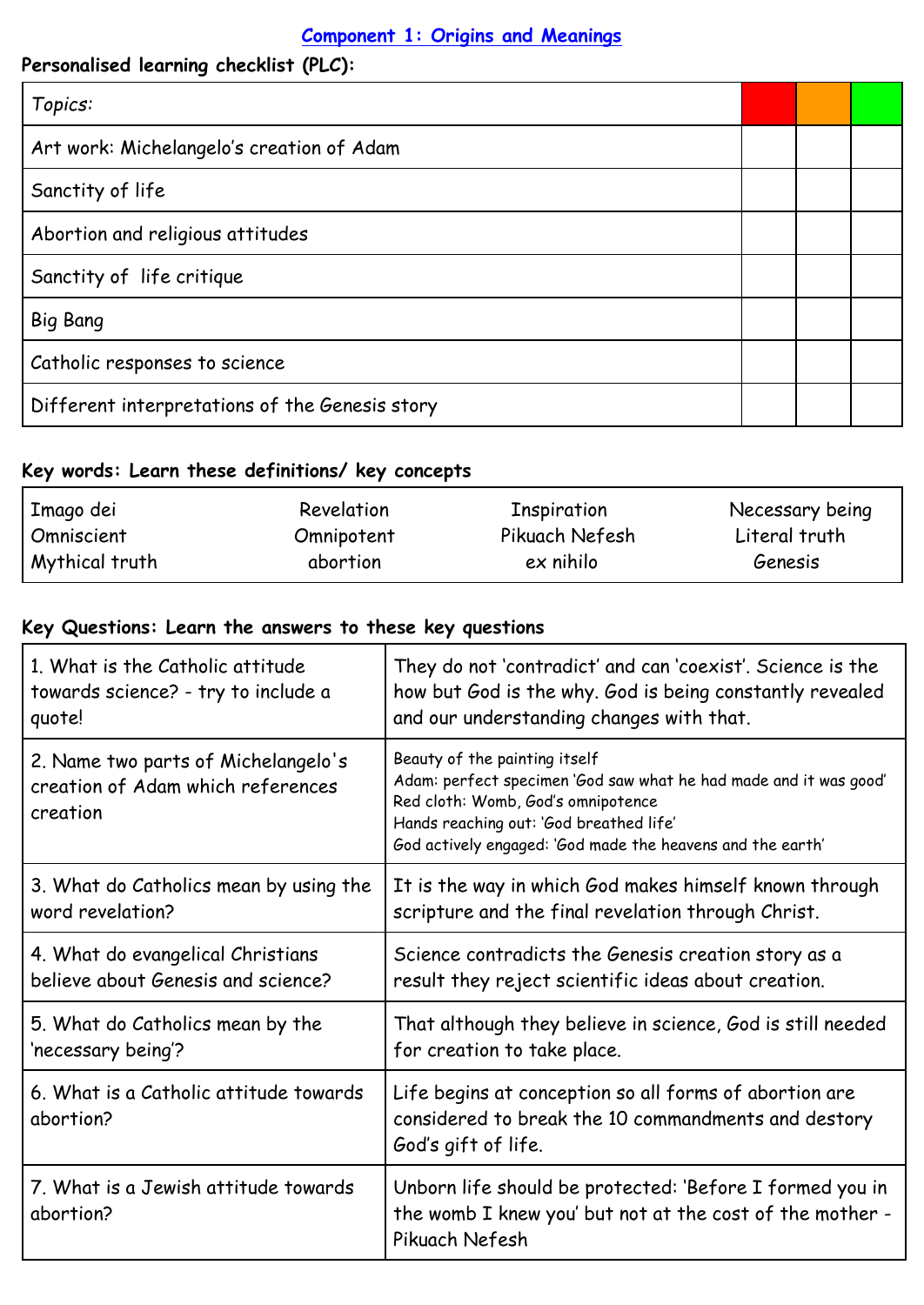# **Component 3: Jewish Beliefs**

# **Personalised learning checklist (PLC):**

| Topics:                         |  |  |
|---------------------------------|--|--|
| 10 Commandments and the Mitzvot |  |  |
| Pikuach Nefesh                  |  |  |
| Messiah and the Messianic age   |  |  |
| Synagogue and its uses          |  |  |
| The importance of Abraham       |  |  |
| Abrahamic covenants             |  |  |

#### **Key words: Learn these definitions/ key concepts**

| Messiah            | Messianic age   | Synagogue      | Mitzvot         |
|--------------------|-----------------|----------------|-----------------|
| Duty               | Kosher          | Pikuach Nefesh | Synagogue       |
| Abrahamic Covenant | Brit Milah      | Promise land   | 10 commandments |
| Tzedakah           | Gemilut Hasidim | Tikkun Olam    |                 |

## **Key Questions: Learn the answers to these key questions**

| 1. What are the 3 different uses of<br>a Jewish Synagogue | Jewish community meeting place (Beit HaKnesset)<br>A place of education/ learning (Beit HaMidrash)<br>A place of worship/ prayer (Beit HaTefillah)                                                                                                                                                                                                                                                                          |
|-----------------------------------------------------------|-----------------------------------------------------------------------------------------------------------------------------------------------------------------------------------------------------------------------------------------------------------------------------------------------------------------------------------------------------------------------------------------------------------------------------|
| 2. Who is the Messiah in Judaism?                         | A person who will come from the line of David, bring peace to the Jews,<br>take them to the land of Israel and restore the Temple.                                                                                                                                                                                                                                                                                          |
| 3. Who is Abraham?                                        | He is considered to be the 'founder' of Judaism, as a result many Jews<br>refer to him as Avraham Avinu ('Our father Abraham').                                                                                                                                                                                                                                                                                             |
| 4. Why is Abraham important?                              | Apart from being the father and 'founder', he was also chosen by God<br>to establish the Abrahamic covenants of blessing and redemption/<br>descendants and promise land.                                                                                                                                                                                                                                                   |
| 5. What is Pikuach Nefesh?                                | A Jewish principle of placing the lives of people above rules; the ability<br>to break rules in order to save a life 'live by the Torah but not die by<br>the Torah'. Not all rules can not broken however!                                                                                                                                                                                                                 |
| 6. Why are the Mitzvot important?                         | They were given by God to Moses and are written down in the holiest of<br>books - the Torah. They are considered to be a duty and obligation in<br>Judaism and impact all aspects of Jewish life from food to worship.                                                                                                                                                                                                      |
| 7. Other than worship, what is<br>important in Judaism?   | Judaism is also considered to be a culture as well as a faith, so<br>following cultural traditions are also important, such as Kosher. Jews<br>also believe that they have basic duties such as Tzedakah<br>(charity/justice), Gemilut Hasadim (Acts of loving kindness), Tikkun<br>Olam (healing the word), these are key moral principles that encompass<br>what it means to be Jewish - these are upheld on Mitzvah day. |